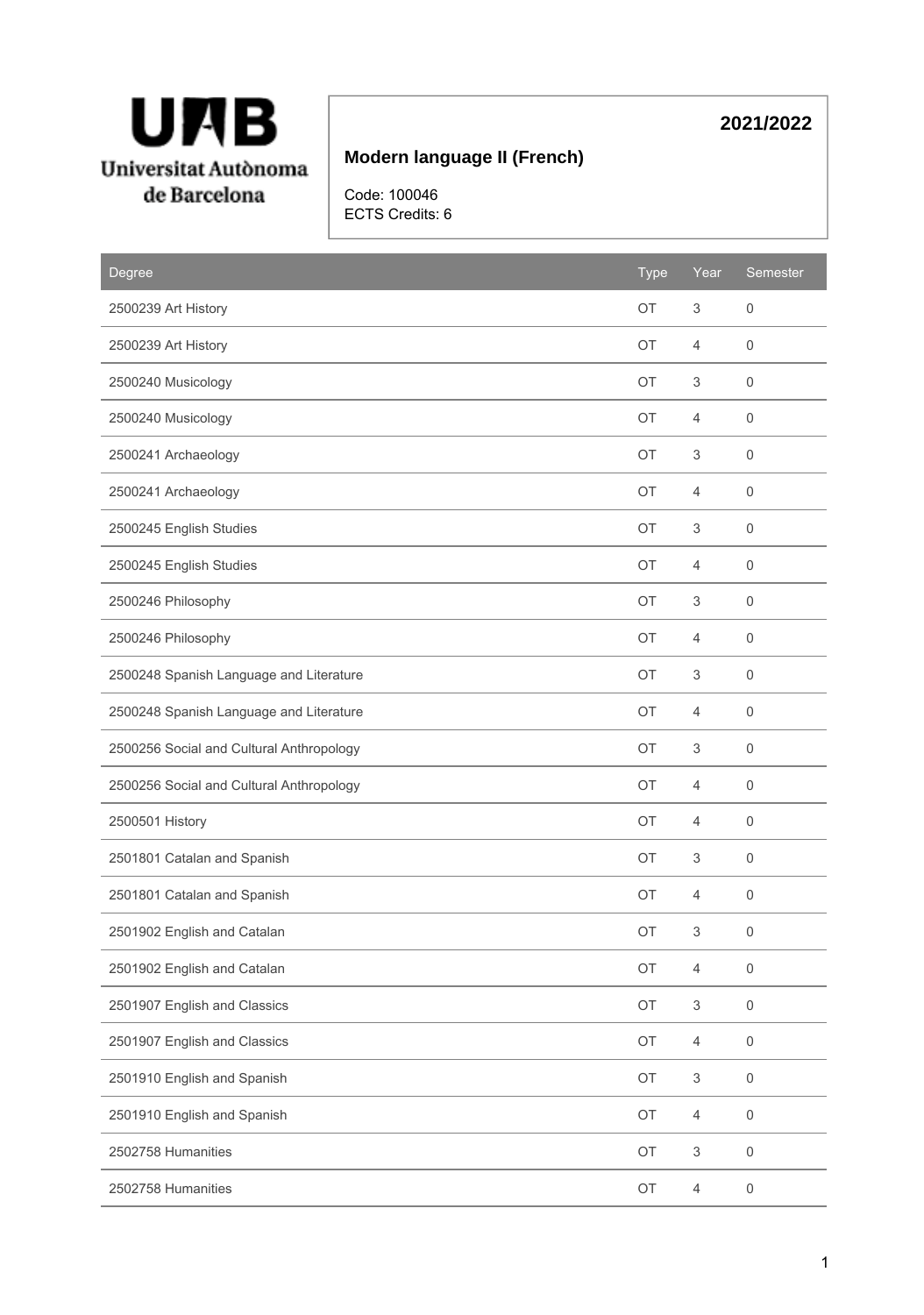| 2503702 Ancient Studies                                          | ОT             | 4 | 0        |
|------------------------------------------------------------------|----------------|---|----------|
| 2503710 Geography, Environmental Management and Spatial Planning | OT             | 4 | 0        |
| 2503998 Catalan Philology: Literary Studies and Linguistics      | OT             | 4 | 0        |
| 2504211 Spanish Language and Literature                          | OT             | 3 | 0        |
| 2504211 Spanish Language and Literature                          | $\overline{O}$ | 4 | $\Omega$ |
| 2504212 English Studies                                          | OT             | 3 | 0        |
| 2504212 English Studies                                          | ОT             | 4 | 0        |

The proposed teaching and assessment methodology that appear in the guide may be subject to changes as a result of the restrictions to face-to-face class attendance imposed by the health authorities.

#### **Contact**

#### **Use of Languages**

| Name: Anna Corral Fulla   | Principal working language: (fre)   |
|---------------------------|-------------------------------------|
| Email: Ana.Corral@uab.cat | Some groups entirely in English: No |
|                           | Some groups entirely in Catalan: No |
|                           | Some groups entirely in Spanish: No |

## **Teachers**

Anna Corral Fulla

### **Prerequisites**

It is necessary to have basic knowledge of the French language.

It is not a subject for French-speaking students.

### **Objectives and Contextualisation**

Modern language II is a subject that is inserted within the subject "Modern language" along with Modern Language I. It is part of the 12 optional credits programmed for the third and fourth year.

This subject introduces the student to the use of the current written and oral French language. The content of this subject is aimed at learning the instrumental French language of the student through the production and understanding of documents of different types in the current French language.

The objective of the subject is that the student is able to:

- Use French as the usual language in the classroom's own interaction

- Communicate in simple and regular situations that require a simple and direct exchange of information on everyday and foreseeable topics.

- Describe, in a simple way, aspects of your experience or personal background, aspects of the immediate environment and issues related to immediate needs.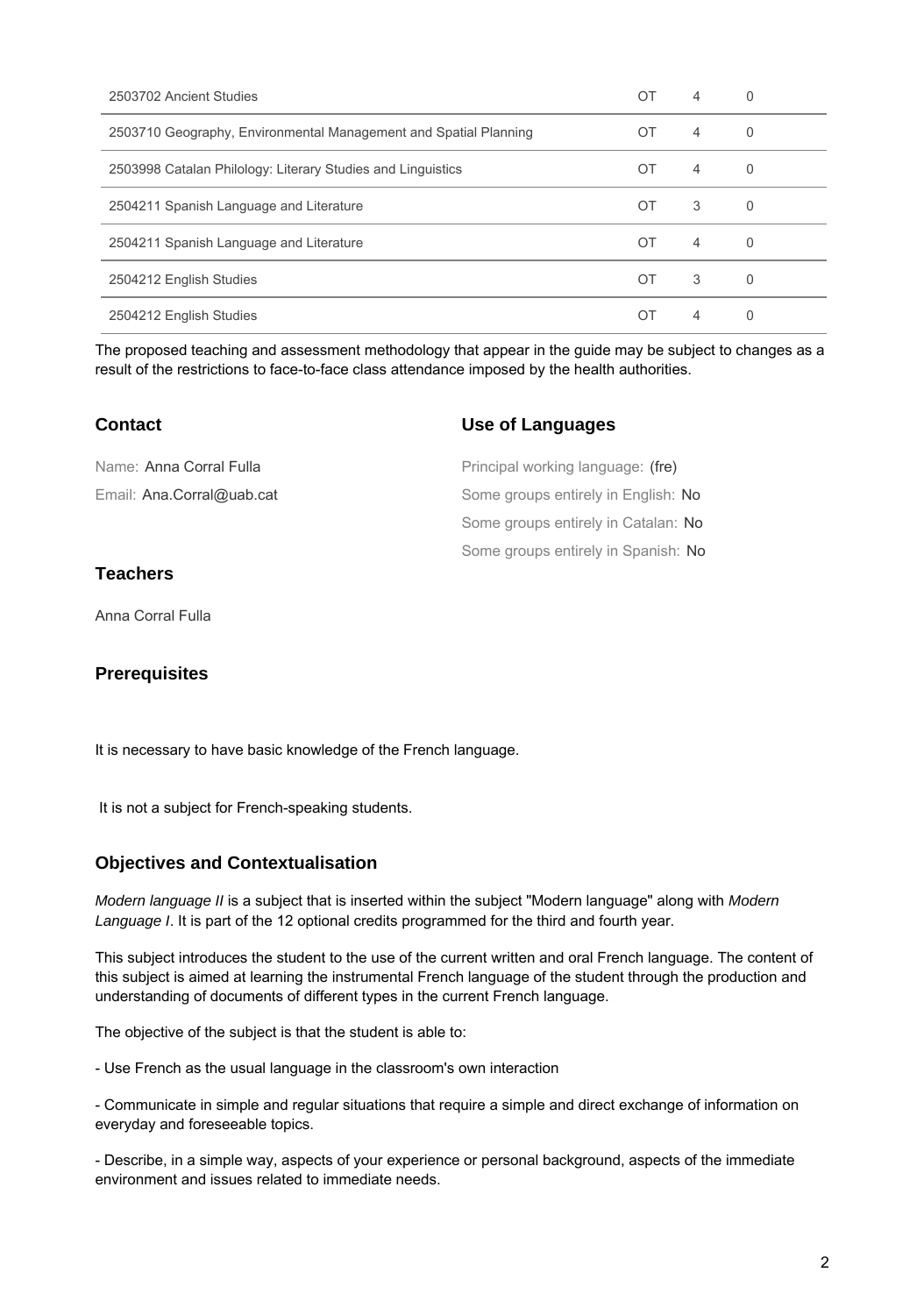- Understand simple phrases and phrases commonly used and related to issues of immediate importance (for example, basic personal information, family, shopping, local geography, employment ...).

- Read short written texts in plain and simple language.
- Expand knowledge about the social and cultural reality of the French-speaking countries.

#### **Competences**

Art History

- Students must be capable of communicating information, ideas, problems and solutions to both specialised and non-specialised audiences.
- Students must develop the necessary learning skills in order to undertake further training with a high degree of autonomy.

Musicology

- Developing critical thinking and reasoning and communicating them effectively both in your own and other languages.
- Students must be capable of communicating information, ideas, problems and solutions to both specialised and non-specialised audiences.
- Students must develop the necessary learning skills to undertake further training with a high degree of autonomy.

English Studies

- Develop critical thinking and reasoning and knowing how to communicate effectively both in your mother tongue and in other languages.
- Students must be capable of communicating information, ideas, problems and solutions to both specialised and non-specialised audiences.
- Students must develop the necessary learning skills in order to undertake further training with a high degree of autonomy.

Philosophy

- Students must be capable of communicating information, ideas, problems and solutions to both specialised and non-specialised audiences.
- Students must develop the necessary learning skills to undertake further training with a high degree of autonomy.

Spanish Language and Literature

- Developing critical thinking and reasoning and communicating them effectively both in your own and other languages.
- Students must be capable of communicating information, ideas, problems and solutions to both specialised and non-specialised audiences.
- Students must develop the necessary learning skills to undertake further training with a high degree of autonomy.

Social and Cultural Anthropology

- Developing critical thinking and reasoning and communicating them effectively both in your own and other languages.
- Students must be capable of communicating information, ideas, problems and solutions to both specialised and non-specialised audiences.
- Students must develop the necessary learning skills to undertake further training with a high degree of autonomy.

**History** 

- Developing critical thinking and reasoning and communicating them effectively both in your own and other languages.
- Students must be capable of communicating information, ideas, problems and solutions to both specialised and non-specialised audiences.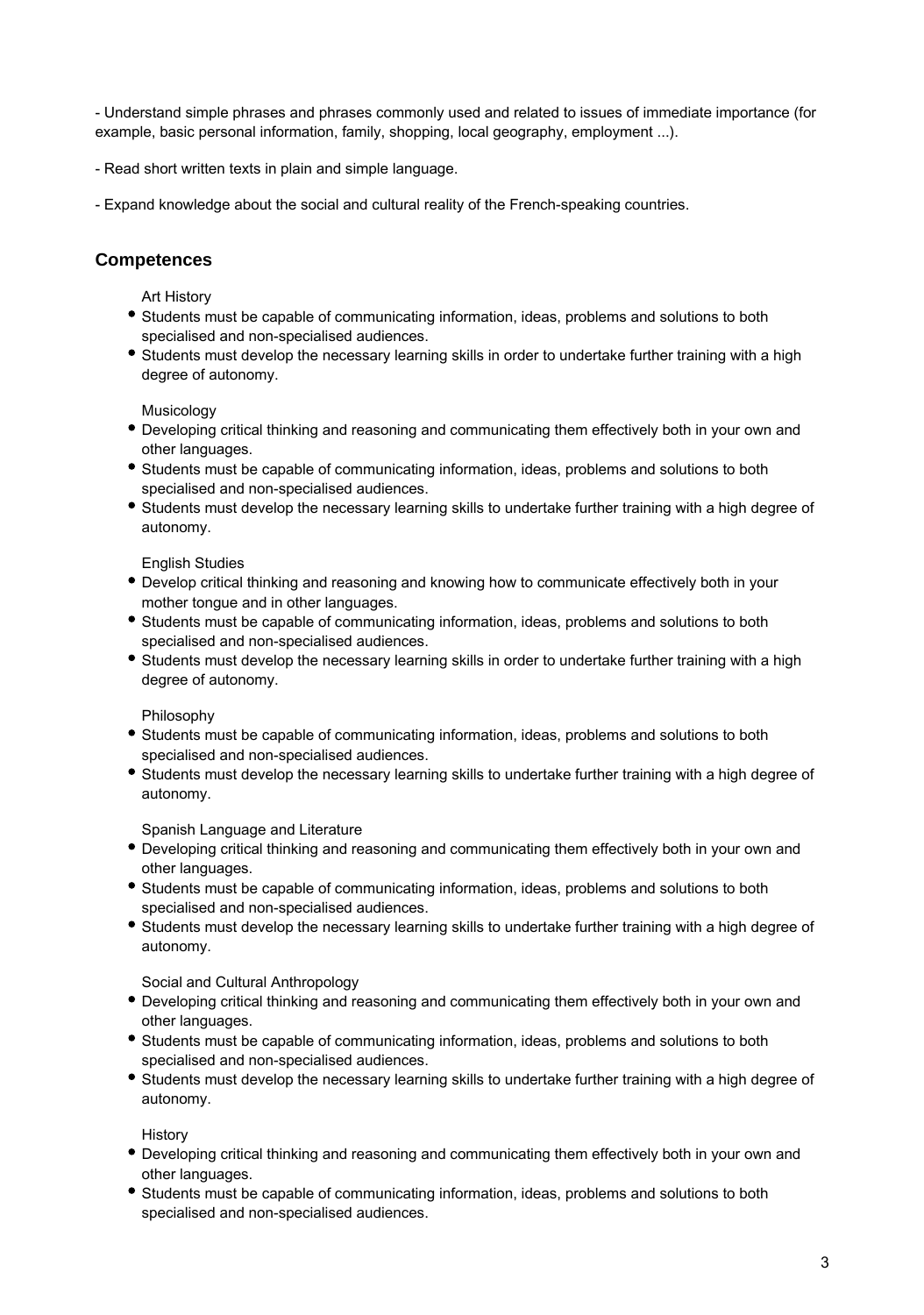Students must develop the necessary learning skills in order to undertake further training with a high degree of autonomy.

Catalan and Spanish

- Develop critical thinking and reasoning and knowing how to communicate effectively both in your mother tongue and in other languages.
- Students must be capable of communicating information, ideas, problems and solutions to both specialised and non-specialised audiences.
- Students must develop the necessary learning skills in order to undertake further training with a high degree of autonomy.

English and Catalan

- Develop critical thinking and reasoning and knowing how to communicate effectively both in your mother tongue and in other languages.
- Students must be capable of communicating information, ideas, problems and solutions to both specialised and non-specialised audiences.
- Students must develop the necessary learning skills in order to undertake further training with a high degree of autonomy.

English and Classics

- Develop critical thinking and reasoning and knowing how to communicate effectively both in your mother tongue and in other languages.
- Students must be capable of communicating information, ideas, problems and solutions to both specialised and non-specialised audiences.
- Students must develop the necessary learning skills in order to undertake further training with a high degree of autonomy.

English and Spanish

- Develop critical thinking and reasoning and knowing how to communicate effectively both in your mother tongue and in other languages.
- Students must be capable of communicating information, ideas, problems and solutions to both specialised and non-specialised audiences.
- Students must develop the necessary learning skills in order to undertake further training with a high degree of autonomy.

**Humanities** 

- Developing critical thinking and reasoning and communicating them effectively both in your own and other languages.
- Students must be capable of communicating information, ideas, problems and solutions to both specialised and non-specialised audiences.
- Students must develop the necessary learning skills to undertake further training with a high degree of autonomy.

Ancient Studies

- Be able to express oneself orally and in writing in the specific language of history, archaeology and philology, both in ones own languages and a third language.
- Students must be capable of communicating information, ideas, problems and solutions to both specialised and non-specialised audiences.
- Students must develop the necessary learning skills to undertake further training with a high degree of autonomy.

Geography, Environmental Management and Spatial Planning

- Students must be capable of communicating information, ideas, problems and solutions to both specialised and non-specialised audiences.
- Students must develop the necessary learning skills to undertake further training with a high degree of autonomy.
- Use the scientific and professional language of the social sciences.

### **Learning Outcomes**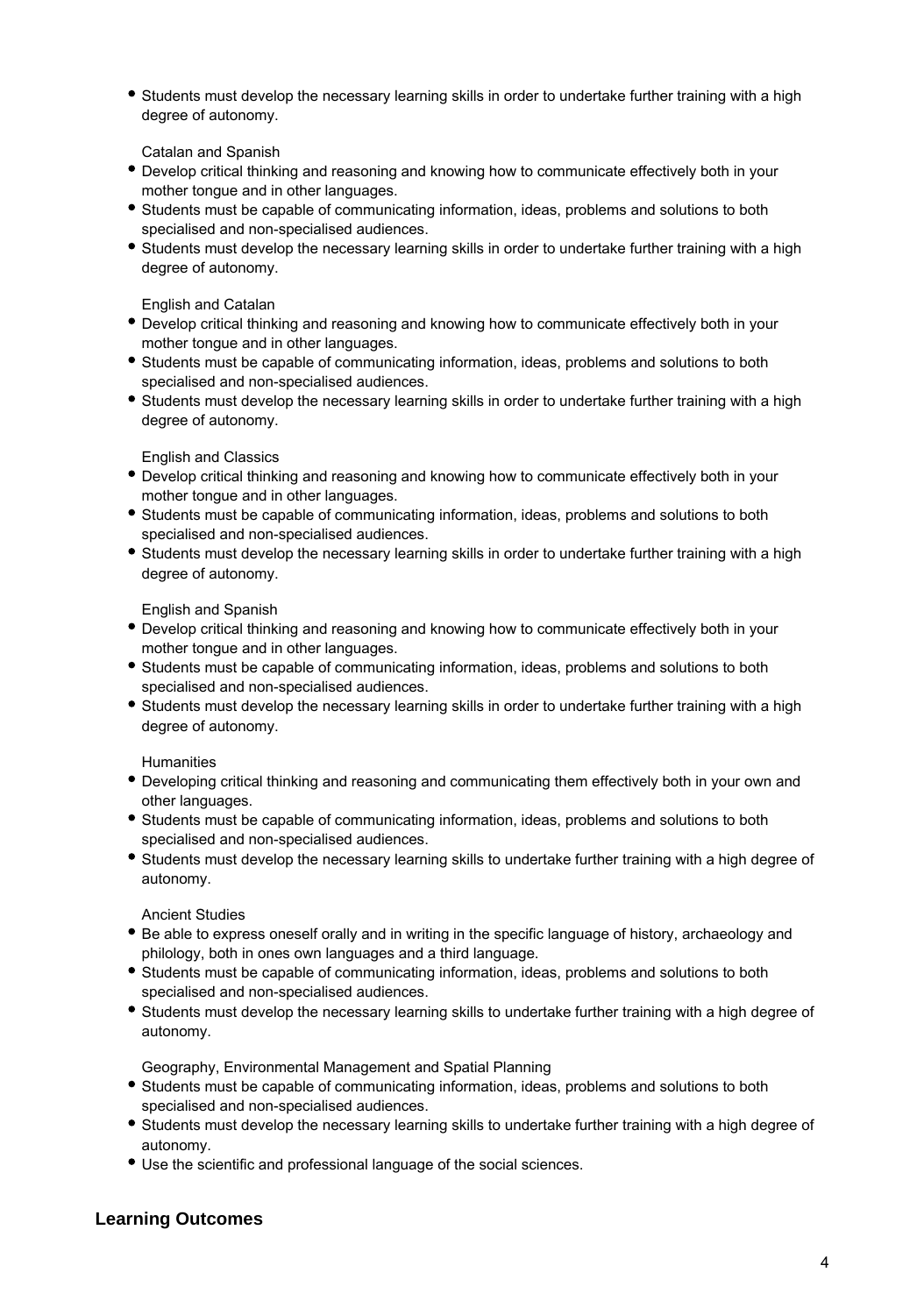- 1. Ability to maintain an appropriate conversation.
- 2. Carry out oral presentations using an appropriate academic vocabulary and style.
- 3. Carrying out oral presentations using an appropriate academic vocabulary and style.
- 4. Carrying out oral presentations using appropriate academic vocabulary and style.
- 5. Communicate in the studied language in oral and written form, properly using vocabulary and grammar.
- 6. Communicating in oral and written form in the studied language, properly using vocabulary and grammar.
- 7. Communicating in the studied language in oral and written form, properly using vocabulary and grammar.
- 8. Critically take part in classroom oral debates and use the discipline's specific vocabulary.
- 9. Critically taking part in classroom oral debates and using the discipline's specific vocabulary.
- 10. Develop an organized and correct oral and written speech, in the corresponding language.
- 11. Engaging in debates about historical facts respecting the other participants' opinions.
- 12. Identify the main and secondary ideas and express them with linguistic correctness.
- 13. Identifying main and supporting ideas and expressing them with linguistic correctness.
- 14. Identifying the main and secondary ideas and expressing them with linguistic correctness.
- 15. Preparing an oral and written discourse in the corresponding language in a proper and organized way.
- 16. Present works in formats tailored to the needs and personal styles, both individual and small group.
- 17. Submitting works in accordance with both individual and small group demands and personal styles.
- 18. Use the scientific and professional language of the social sciences.

### **Content**

The course aims to develop a series of not only linguistic, but also pragmatic, textual and socio-cultural competences as well as an aptitude to learn to learn. The development of these competencies will be done through the written and oral practice of the language that encompasses all aspects (communicative, grammatical, lexical, sociocultural ...).

Oral expression and interaction.

-Present yourself

-Describe in a simple way your professional activity or that of another.

-Write a simple biography and present it orally

-Explain their daily activities

-Describe your family, a friend (a person and a friend)

-Explain your likes and ask others

-Understand a cooking recipe and explain a simple recipe

-Describe the place where you live

-Invite a friend by SMS, email or phone

-Explain to go to a place

-Explain a weekend, a trip

-Express your opinion on simple and everyday issues

-Understandsimple instructions

-Explain your projects

Written expression.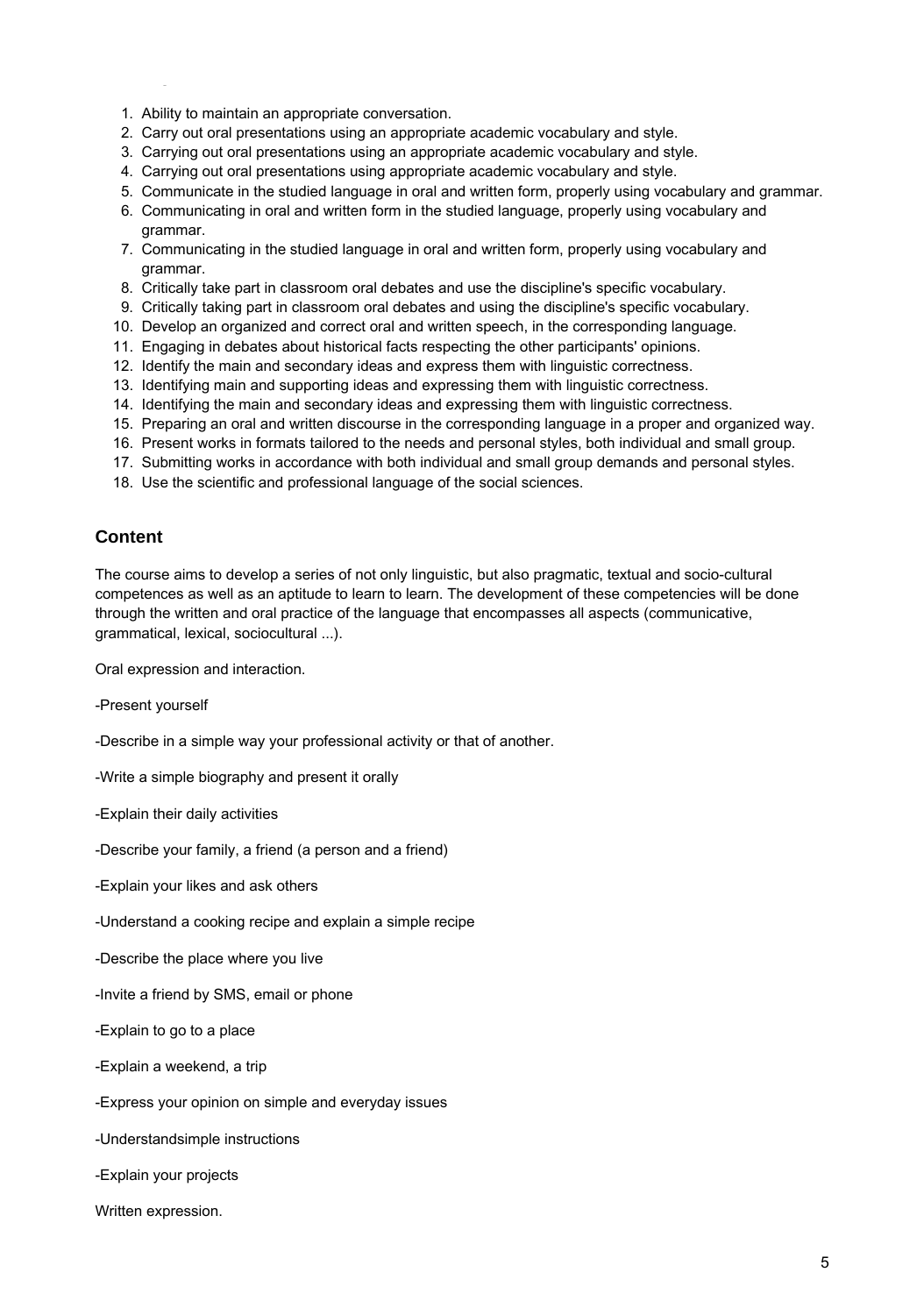- Productions written on facts and simple activities (present, past, future)
- Writing personal letters, SMS, very simple emails to express gratitude or apologize.
- Writing notes and simple messages about everyday topics

Reading comprehension.

- Analysis and comprehension of simple and common texts.
- Analysis of brief and simple messages.
- Analysis and understanding of announcements and posters on events of interest
- Analysis and comprehension of simple instructions on devices found in daily life

- Analysis and understanding of signals and warnings that are usually found in public places, such as in streets, restaurants, train stations, and in places of work.

Oral comprehension

- Analysis and understanding of simple transactions in stores, post offices or banking entities.
- Analysis and understanding of simple directions on how to go from X to Y, on foot or by public transport.
- Analysis and understanding of brief, clear and simple messages and announcements.
- Analysis and understanding of brief and recorded fragments that deal with everyday and predictable issues.

In the different documents and in the socio-cultural aspects addressed, personalities from the Francophone worldof both genders will be presented.

#### **Methodology**

This subject is instrumental and essentially practical. The emphasis in the formative activities will be put in the active participation of the alumnado to be able to reach the competitions anticipated in this educational guide.

In general terms, the learning will be directed through the following set of techniques and actions:

- Master class with ICT support and collective discussion
- Practice of oral and written expression in French
- Analysis of grammatical phenomena
- Comprehensive reading of texts
- Drawing up diagrams, conceptual maps and summaries

- Exercise individual and group exercises, both written and oral (letters, invitations, narratives ..., debates, dialogues, exhibitions on a specific topic ...)

- Carry out autonomous activities: notebook exercises, preparation of tests, readings, essays, searching for information on the Internet ...

- Classroom exchanges (teacher-student, student-student)
- tests of grammar, written / oral expression and written / oral comprehension

It will work with authentic documents in French.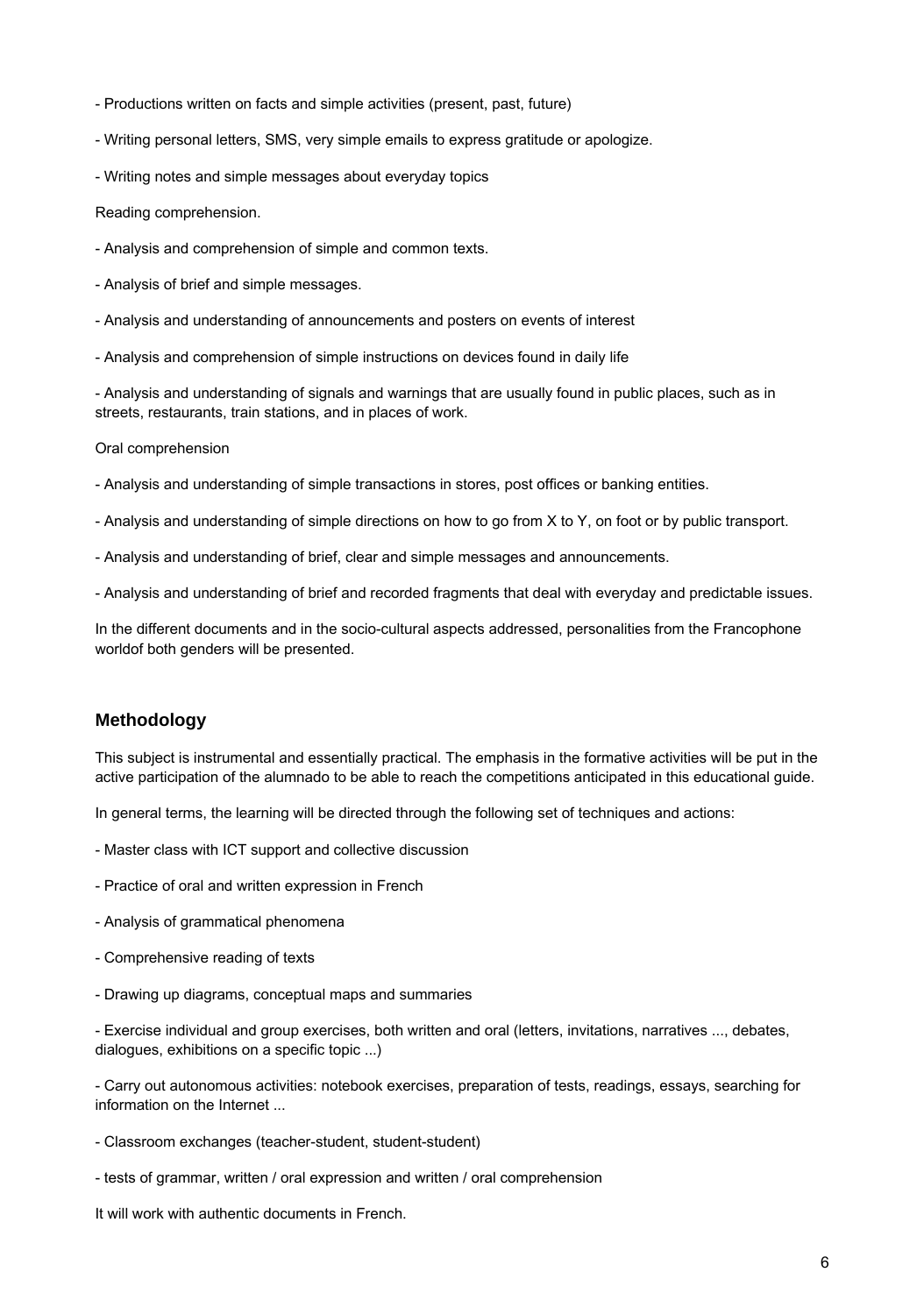Annotation: Within the schedule set by the centre or degree programme, 15 minutes of one class will be reserved for students to evaluate their lecturers and their courses or modules through questionnaires.

#### **Activities**

| <b>Title</b>                                                                                                                                | <b>Hours</b> | <b>ECTS</b>   | <b>Learning Outcomes</b>                                            |
|---------------------------------------------------------------------------------------------------------------------------------------------|--------------|---------------|---------------------------------------------------------------------|
| <b>Type: Directed</b>                                                                                                                       |              |               |                                                                     |
| Theoretical classes with ICT, Completion of class work, Analysis, evaluation<br>and discussion of written documents, problems, case studies | 55           | $2.2^{\circ}$ | 15, 10, 7, 6, 5, 3, 4, 2,<br>14, 13, 12, 1, 11, 9, 8,<br>17, 16, 18 |
| <b>Type: Supervised</b>                                                                                                                     |              |               |                                                                     |
| <b>Tutorials</b>                                                                                                                            | 15.5         | 0.62          | 15, 10, 7, 6, 5, 3, 4, 2,<br>14, 13, 12, 1, 11, 9, 8,<br>17, 16, 18 |
| Type: Autonomous                                                                                                                            |              |               |                                                                     |
| Reading of textbooks, dossiers, texts  Review (grammar, lexicon, written<br>expression techniques ) Completion of works                     | 72           | 2.88          | 15, 10, 7, 6, 5, 3, 4, 2,<br>14, 13, 12, 1, 11, 9, 8,<br>17, 16, 18 |

### **Assessment**

The evaluation of the course will be continuous and will include both the various tests and the papers / exercises / comments submitted throughout the semester and presented orally in class. It will include at least two exams, one of them partial and one of synthesis (50%); an oral test and an oral presentation in class (25%); and the delivery of tasks done at home and / or classroom activities (25%).

In order to participate in the reassessment, the student must have been previously assessed in a set of activities the weight of which is equivalent to a minimum of 2/3 of the total grade. Only students who have failed and have at least an average final grade of 3.5 will have the right to reassessment. Reassessment. will consist of a final summary examination. Orals presentations, homework related to daily teaching activity and the submission of papers are excluded from reassessment.

A student who has completed less than 2/3 of the assessment activities will be considered 'NOT EVALUABLE'.

At the time of each evaluation activity, the student body will be informed of the procedure and date of review of the grades.

In the event of a student committing any irregularity that may lead to a significant variation in the grade awarded to an assessment activity, the student will be given a zero for this activity, regardless of any disciplinary process that may take place. In the event of several irregularities in assessment activities of the same subject, the student will be given a zero as the final grade for this subject.

In the event that tests or exams cannot be taken onsite, they will be adapted to an online format made available through the UAB's virtual tools (original weighting will be maintained). Homework, activities and class participation will be carried out through forums, wikis and/ordiscussionon Teams, etc. Lecturers will ensure that students are able to access these virtual tools, or will offer them feasible alternatives.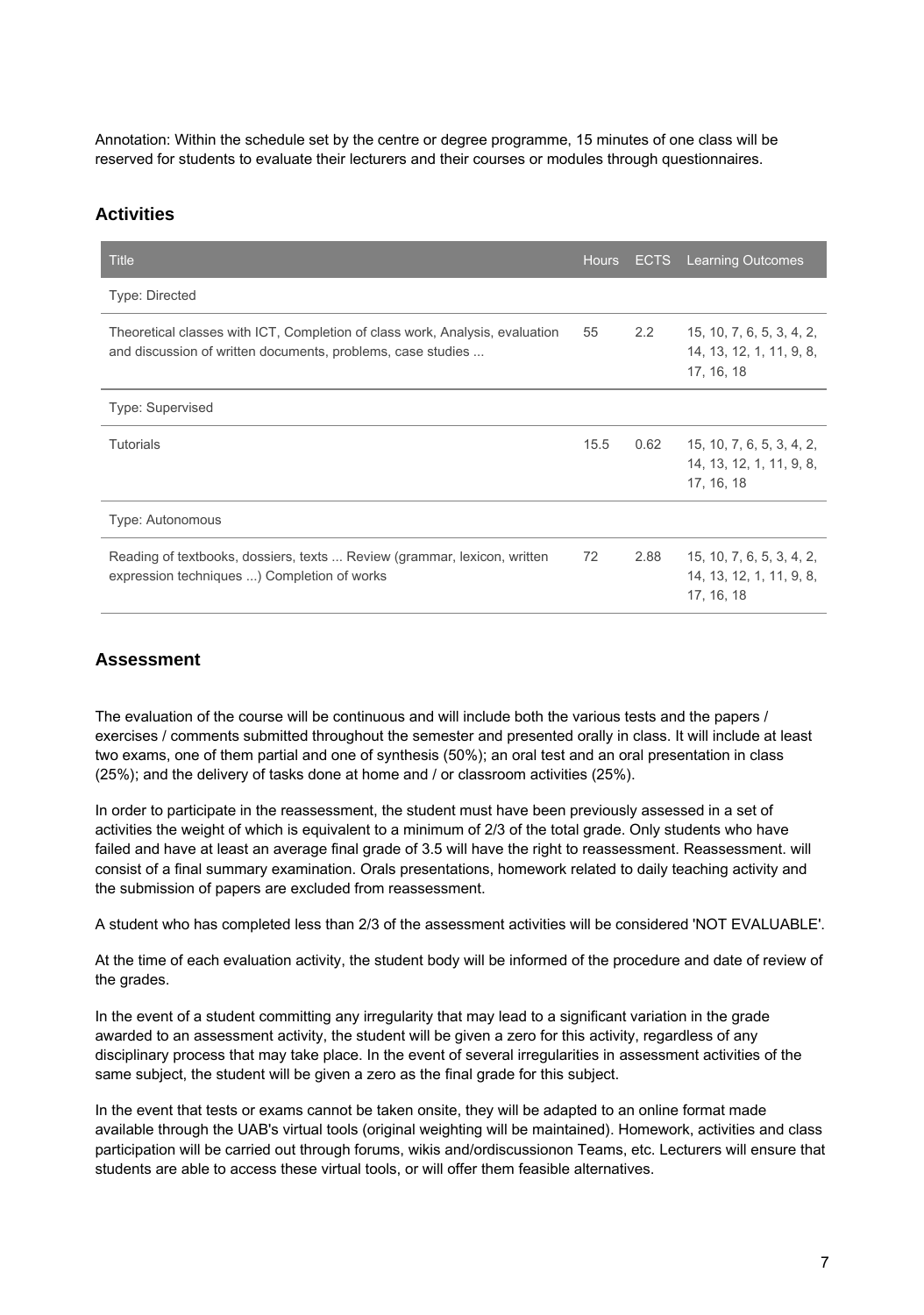Plagiarism: Total and partial plagiarism of any of the exercises will automatically be considered a FAILED (0) of the plagiarized exercise. Plagiarism is copying from unidentified sources, be it a single phrase or more, passing it off as one's own production (this includes copying phrases or fragments from the Internet and adding them without modification to the text presented as one's own), and it is a serious offence.

Responsibility for monitoring training and evaluation activities rests solely with the student.

# **Assessment Activities**

| <b>Title</b>                                                                                            | Weighting |     |      | Hours ECTS Learning Outcomes                                        |
|---------------------------------------------------------------------------------------------------------|-----------|-----|------|---------------------------------------------------------------------|
| Continuous assessment                                                                                   | 25%       | 0.5 | 0.02 | 15, 10, 7, 6, 5, 3, 4, 2,<br>14, 13, 12, 1, 11, 9, 8,<br>17, 16, 18 |
| Module of oral and written comprehension tests, written<br>expression and use of grammar and vocabulary | 50%       | 6   | 0.24 | 15, 10, 7, 6, 5, 3, 4, 2,<br>14, 13, 12, 1, 11, 9, 8,<br>17.16.18   |
| Oral presentation module, pronunciation activities in class and<br>oral test                            | 25%       |     | 0.04 | 15, 10, 7, 6, 5, 3, 4, 2,<br>14, 13, 12, 1, 11, 9, 8,<br>17.18      |

# **Bibliography**

Consultation works

**Vocabulary** 

MIQUEL, Claire: Vocabulaire progressif du français - 2ème édition - Niveau débutant (Livre + CD audio). Collection : Progressive.

ELUERD, Rolland (2008) : Les exercices de vocabulaire en contexte. Niveau débutant. Hachette. Paris

AKYÜZ, Anne (2008) : Les exercices de vocabulaire en contexte. Niveau intermédiaire. Hachette. Paris.

**Phonetics** 

CHARLIAC, LE BOUGNEC, LOREIL, MOTRON: Phonétique progressive du français - Niveau débutant. Collection: Progressive (étude vivante et pratique des sons du français).

Grammar

BERARD,Evelyne, LAVENNE, Christian (1989) : Modes d'emploi : Grammaire utile du français, Hatier, Paris.

MAHEO-LE COADIC, Michèle, MIMRAN, Reine, POISSON-QUINTON, Sylvie (2002) Grammaire expliquée du français. Clé international, Paris.

RIEGEL, Martin et alii. (1998) Grammaire Méthodique du Français, Presses Universitaires de France, Paris

BESCHERELLE (1991): L'art de conjuguer : Dictionnaire de 12 000 verbes, Hurtubise HMH, La Salle.

BESCHERELLE (1997) : L'orthographe pour tous, Hatier, Paris.

Dictionaries :